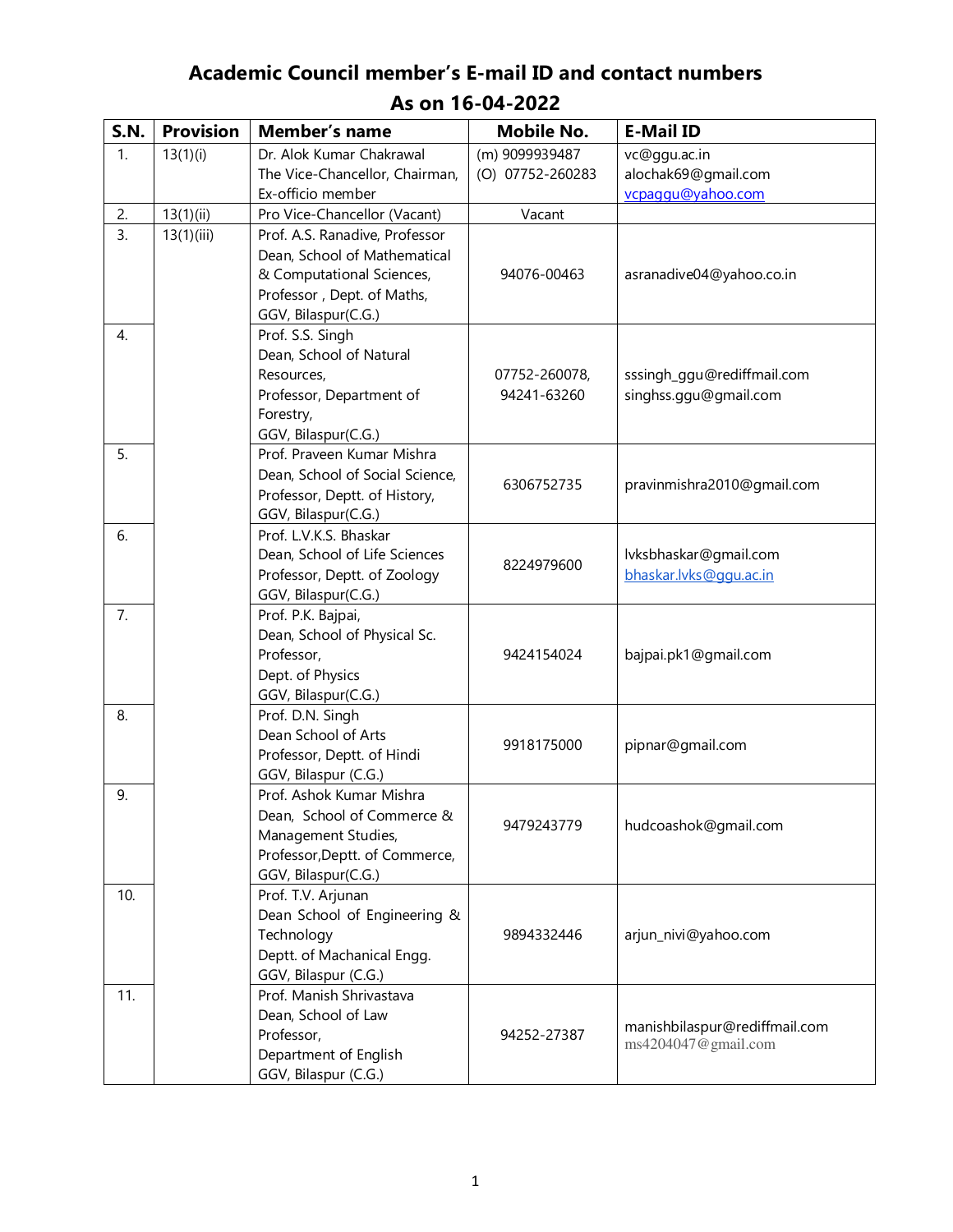| 12. |              | Prof. B.N. Tiwari<br>School<br>of<br>Dean<br>Inter<br>Deciplinary<br>Education<br>&<br>Research<br>Deptt. of Biotechnology<br>GGV, Bilaspur (C.G.) | 94060-34535                  | tiwarybn2@yahoo.co.in<br>tiwarybn8@gmail.com |
|-----|--------------|----------------------------------------------------------------------------------------------------------------------------------------------------|------------------------------|----------------------------------------------|
| 13. |              | Prof. V.S. Rathore<br>Dean, School of Education<br>Professor, Deptt. of Physical<br>Education.<br>GGV, Bilaspur (C.G.)                             | 75874-72651                  | vishan_rathore@rediffmail.com                |
| 14. | $13(1)$ (iv) | Dr. Neelkanth panigrahi, Asso.<br>Prof., Anthropology & Tribal<br>Development<br>GGV, Bilaspur(C.G.)                                               | 99818-60112<br>82493-00592   | nilakantha.panigrahi@gmail.com               |
| 15. |              | Prof. Ashok Kumar Mishra<br>Professor,<br>Deptt. of Commerce<br>GGV, Bilaspur(C.G.)                                                                |                              |                                              |
| 16. |              | Dr. Renu Bhatt<br>Asso.Prof.,<br>Dept. of Biotechnology,<br>GGV, Bilaspur (C.G.)                                                                   | 7389451727                   | bhatt1996@yahoo.com                          |
| 17. |              | Prof. A.K. Saxena,<br>Professor<br>Computer Sc. & Inf. Tech.                                                                                       | 07752-260356,<br>94252-22744 | amitsaxena65@rediffmail.com                  |
| 18. |              | Dr. K.K. Chandra,<br>Asso. Prof., Forestry, Wild Life<br>& Environmental Sc.<br>GGV, Bilaspur(C.G.)                                                | 9893750299<br>9479067324     | kkchandra_31@rediffmail.com                  |
| 19. |              | Dr. Jai Prakash Jaiswal<br>Asso. Prof., Mathematics<br>GGV, Bilaspur(C.G.)                                                                         | 9009119349                   | jpbhu2007@gmail.com                          |
| 20. |              | Dr. M.N. Tripathi<br>Associate Professor,<br>Dept. of Pure & Applied<br>Physics, GGV, Bilaspur                                                     |                              |                                              |
| 21. |              | Dr. Pushpraj Singh,<br>Asso. Prof., Rural Techno. &<br>Social Development<br>GGV, Bilaspur(C.G.)                                                   | 94064-33396                  | contactprsingh@gmail.com                     |
| 22. |              | Dr. B.D. Mishra,<br>Asso. Prof. Manag. Studies<br>GGV, Bilaspur(C.G.)                                                                              | 98932-58102                  | biswadeep_m@hotmail.com                      |
| 23. |              | Prof. Praveen Kumar Mishra<br>Professor,<br>Deptt. of History<br>GGV, Bilaspur(C.G.)                                                               |                              |                                              |
| 24. |              | Dr. Sanjit Sardar<br>Associate Professor,<br>Dept. of Physical Education<br>GGV, Bilaspur(C.G.)                                                    | 9407928407                   | sanjitsardar@rediffmail.com                  |
| 25. |              | Social Work                                                                                                                                        | Vacant                       |                                              |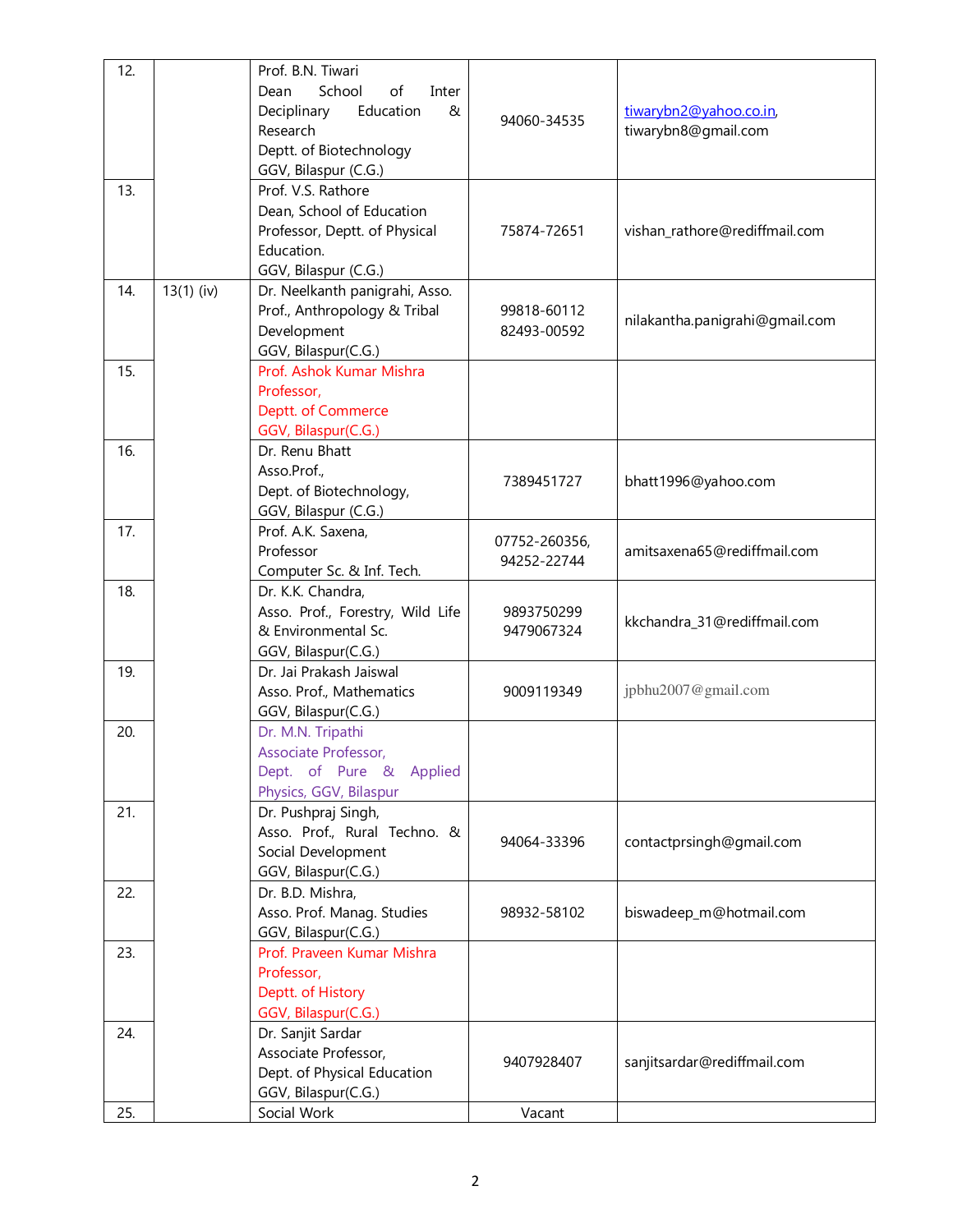| 26. | Dr. Brajesh Tiwari,<br>Asso. Prof., Library & Inf. Sc.<br>GGV, Bilaspur(C.G.)                                 | 94252-27690              | brajeshtiwari65@gmail.com                       |
|-----|---------------------------------------------------------------------------------------------------------------|--------------------------|-------------------------------------------------|
| 27. | Dr. Gopa Bagchi<br>Associate Professor,<br>Dept. of Journalism & Mass<br>Communication<br>GGV, Bilaspur(C.G.) | 9425222316               | drgopabagchi@gmail.com                          |
| 28. | Dr. Bharti Ahirwar<br>Associae Professor<br>Dept. of Pharmacy<br>GGV, Bilaspur(C.G.)                          | 98939-39894              | ah_bharti@yahoo.com                             |
| 29. | Prof. Manisha Dubey<br>Professor<br>Dept. of Economics                                                        | 98274-03395              | manu.bilaspur@gmail.com                         |
| 30. | English                                                                                                       | Vacant                   |                                                 |
| 31. | Dr Sujeet Kumar<br>Asso. Prof., Education<br>GGV, Bilaspur(C.G.)                                              | 9407969464               | sujeetmishraedu@gmail.com                       |
| 32. | Dr. Anupma Saxena<br>Professor, Political Science &<br><b>Public Administration</b><br>GGV, Bilaspur(C.G.)    | 9406304040               | anupama66@rediffmail.com                        |
| 33. | Prof. D.N. Singh<br>Professor,<br>Deptt. of Hindi<br>GGV, Bilaspur(C.G.)                                      |                          |                                                 |
| 34. | Prof. G.K. Patra<br>Professor<br>Deptt. of Chemistry<br>GGV, Bilaspur (C,G.)                                  | 7587312992<br>9433378801 | patra29in@yahoo.co.in<br>goutam.patra@ggu.ac.in |
| 35. | Dr. Devendra Patel,<br>Asso. Prof., Botany<br>GGV, Bilaspur(C.G.)                                             | 9993660173<br>9340955583 | dplantscience@yahoo.co.in                       |
| 36. | Prof. L.V.K.S. Bhaskar,<br>Professor, Deptt of Zoology<br>GGV, Bilaspur(C.G.)                                 |                          |                                                 |
| 37. | Law                                                                                                           | Vacant                   |                                                 |
| 38. | Dr. A.K. Chandrakar<br>Asso.Prof.<br>Chemical Engg.                                                           | 9300105586               | anil.chandrakar@gmail.com                       |
| 39. | Dr. Alok Kumar Kushwaha<br>Asso. Prof.<br>Deptt. of Computer Sc. &<br>Engg.<br>GGV, Bilaspur(C.G.)            | 8090631394               | alokkumarsingh.jk@gmail.com                     |
| 40. | Dr. Rohit Raja<br>Asso. Prof.<br>Information Tech. Engg.                                                      | 7000559696               | drrohitraja1982@gmail.com                       |
| 41. | Soma Das<br>Asso.Prof.<br>Electronics & Commu. Engg.                                                          | 7587195566               | soma.iitkharagpur@gmail.com                     |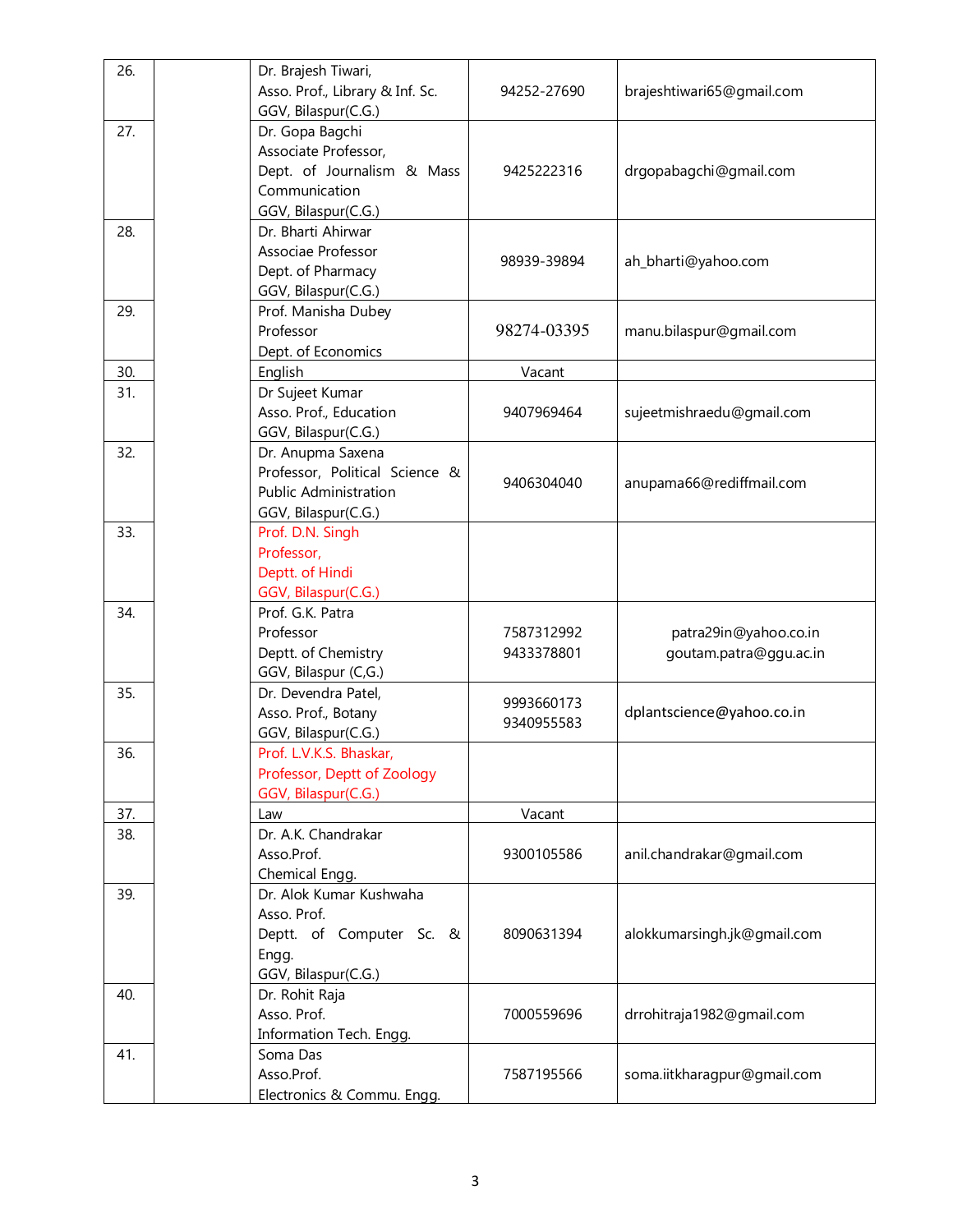| 42. |            | Prof. T.V. Arjunan,              |              |                                   |
|-----|------------|----------------------------------|--------------|-----------------------------------|
|     |            | Professor,                       |              |                                   |
|     |            | Deptt. of Mechanical Engg.       |              |                                   |
|     |            | GGV, Bilaspur(C.G.)              |              |                                   |
| 43. |            | Dr. S.C. Srivastava              |              |                                   |
|     |            | Professor                        | 9431382634   | sharadscs2@gmail.com              |
|     |            | Industrial & Prod. Engg.         | 7250306654   |                                   |
| 44. |            | Dept. of Civil Engg.             | Vacant       |                                   |
| 45. |            | Forensic Science                 |              |                                   |
|     |            | GGV, Bilaspur(C.G.)              | Vacant       |                                   |
| 46. | 13(1)(v)   | Prof. Harish Kumar,              |              |                                   |
|     |            | Professor,                       |              |                                   |
|     |            | Deptt. of Management             | 9425542428   | harish1963@yahoo.co.in            |
|     |            | GGV, Bilaspur(C.G.)              |              |                                   |
| 47. |            | Prof. Pradeep Shukla,            |              |                                   |
|     |            | Professor, Deptt. of History     | 9425227219   | prof.pradeepshukla@rediffmail.com |
|     |            | GGV, Bilaspur(C.G.)              |              |                                   |
| 48. |            | Prof. M.K. Singh,                |              |                                   |
|     |            | Professor, Deptt. of Industrial  |              | mukesh3003@yahoo.co.in,           |
|     |            | & Production Engineering         | 94791-71019  | mukesh3003@gmail.com              |
|     |            | GGV, Bilaspur(C.G.)              |              | mukeshetggv@gmail.com             |
| 49. |            | Prof. Pratibha J. Mishra,        |              |                                   |
|     |            | Professor,                       | 9413760046   |                                   |
|     |            | Deptt. of Social Work            | 7869422622   | pjmldn@gmail.com                  |
|     |            | GGV, Bilaspur(C.G.)              |              |                                   |
| 50. |            | Prof. S.N. Saha,                 |              |                                   |
|     |            | Professor, Deptt. of Chemical    | 07725-260457 |                                   |
|     |            | Engineering,                     | 9300200832   | snsaha1957@yahoo.in               |
|     |            | GGV, Bilaspur(C.G.)              | 9755063637   |                                   |
| 51. | 13(1)(vi)  | Dr. Parijat Thakur,              |              |                                   |
|     |            | Asso.Prof.,                      |              |                                   |
|     |            | Deptt. of Physics                | 075870-96051 | parijatthakur@yahoo.com           |
|     |            | GGV, Bilaspur(C.G.)              |              |                                   |
| 52. |            | Dr. R.K. Choubey,                |              |                                   |
|     |            | Asso.Prof.,                      |              |                                   |
|     |            | Deptt. of Civil Engg.            | 096305-26842 | rkchoubey.ggv@gmail.com           |
|     |            | GGV, Bilaspur(C.G.)              |              |                                   |
| 53. |            | Dr. Arun Kumar Singh,            |              |                                   |
|     |            | Asso.Prof., Deptt. of Physics    | 9454060837   | arunsingh.itbhu@gmail.com         |
|     |            | GGV, Bilaspur(C.G.)              |              |                                   |
| 54. |            | Dr.V.V.S. Surya Kumar Dadi,      |              |                                   |
|     |            | Asso.Prof., Deptt. of Civil Eng. | 9039545982   | surya.dadi@gmail.com              |
|     |            | GGV, Bilaspur(C.G.)              |              |                                   |
| 55. |            | Dr. S.S. Dhuria,                 |              |                                   |
|     |            | Asso.Prof., Deptt. of Forestry   | 9827994408   | ssdhuria@gmail.com                |
|     |            | GGV, Bilaspur(C.G.)              | 9630241865   |                                   |
| 56. | 13(1)(vii) | Dr. S.K. Prajapati,              |              |                                   |
|     |            | Asst.Prof., Deptt. of Botany     | 9479168632   | sntshprjpt@rediffmail.com         |
|     |            | GGV, Bilaspur(C.G.)              |              |                                   |
| 57. |            | Mr. Dilip Jha,                   |              |                                   |
|     |            | Asst.Prof., Deptt. of Economics  | 9926003033   | jhadilip.ggv@gmail.com            |
|     |            | GGV, Bilaspur(C.G.)              |              |                                   |
| 58. |            | Dr. Vikas Kumar Pandey,          |              |                                   |
|     |            | Asst.Prof., Deptt. of CSIT       | 9303338726   | vikaspandeymmyvv@gmail.com        |
|     |            | GGV, Bilaspur(C.G.)              |              |                                   |